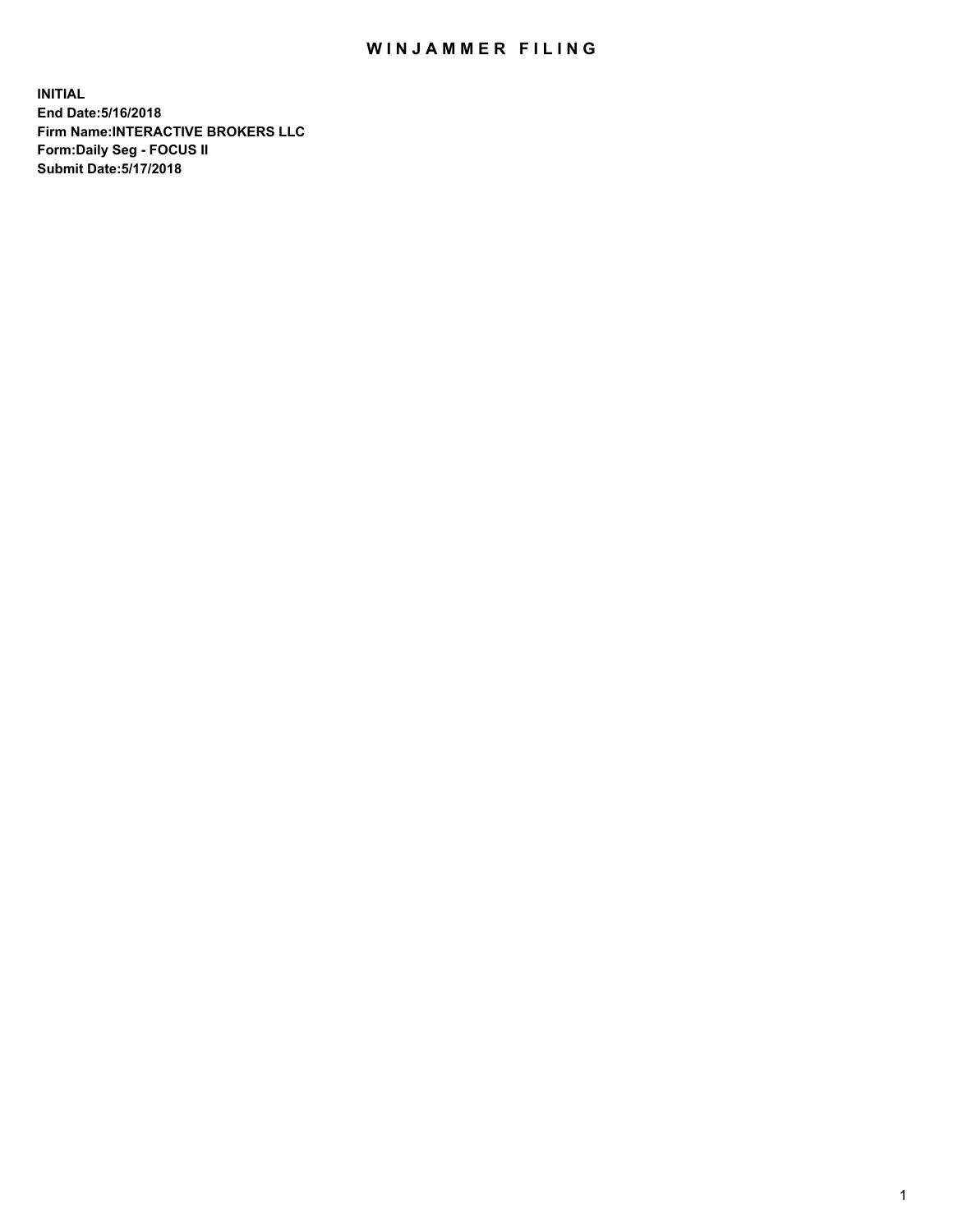## **INITIAL End Date:5/16/2018 Firm Name:INTERACTIVE BROKERS LLC Form:Daily Seg - FOCUS II Submit Date:5/17/2018 Daily Segregation - Cover Page**

| Name of Company<br><b>Contact Name</b><br><b>Contact Phone Number</b><br><b>Contact Email Address</b>                                                                                                                                                                                                                          | <b>INTERACTIVE BROKERS LLC</b><br><b>James Menicucci</b><br>203-618-8085<br>jmenicucci@interactivebrokers.c<br>om |
|--------------------------------------------------------------------------------------------------------------------------------------------------------------------------------------------------------------------------------------------------------------------------------------------------------------------------------|-------------------------------------------------------------------------------------------------------------------|
| FCM's Customer Segregated Funds Residual Interest Target (choose one):<br>a. Minimum dollar amount: ; or<br>b. Minimum percentage of customer segregated funds required:% ; or<br>c. Dollar amount range between: and; or<br>d. Percentage range of customer segregated funds required between: % and %.                       | $\overline{\mathbf{0}}$<br>0<br>155,000,000 245,000,000<br>00                                                     |
| FCM's Customer Secured Amount Funds Residual Interest Target (choose one):<br>a. Minimum dollar amount: ; or<br>b. Minimum percentage of customer secured funds required:%; or<br>c. Dollar amount range between: and; or<br>d. Percentage range of customer secured funds required between: % and %.                          | $\overline{\mathbf{0}}$<br>0<br>80,000,000 120,000,000<br>00                                                      |
| FCM's Cleared Swaps Customer Collateral Residual Interest Target (choose one):<br>a. Minimum dollar amount: ; or<br>b. Minimum percentage of cleared swaps customer collateral required:% ; or<br>c. Dollar amount range between: and; or<br>d. Percentage range of cleared swaps customer collateral required between:% and%. | $\overline{\mathbf{0}}$<br>$\overline{\mathbf{0}}$<br>00<br>0 <sub>0</sub>                                        |

Attach supporting documents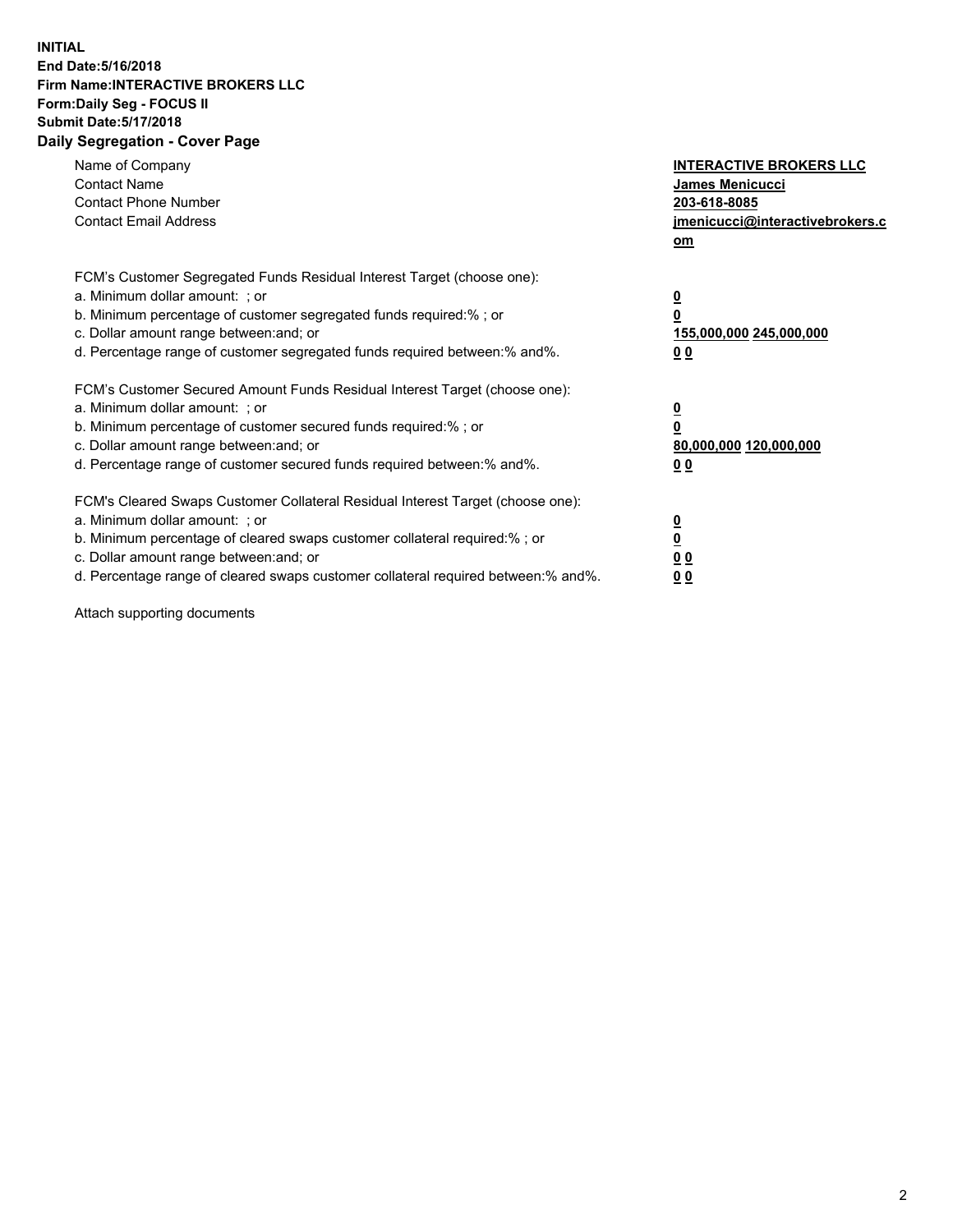## **INITIAL End Date:5/16/2018 Firm Name:INTERACTIVE BROKERS LLC Form:Daily Seg - FOCUS II Submit Date:5/17/2018 Daily Segregation - Secured Amounts**

|                | Daily Ocglegation - Occuled Amounts                                                                        |                                  |
|----------------|------------------------------------------------------------------------------------------------------------|----------------------------------|
|                | Foreign Futures and Foreign Options Secured Amounts                                                        |                                  |
|                | Amount required to be set aside pursuant to law, rule or regulation of a foreign                           | $0$ [7305]                       |
|                | government or a rule of a self-regulatory organization authorized thereunder                               |                                  |
| 1.             | Net ledger balance - Foreign Futures and Foreign Option Trading - All Customers                            |                                  |
|                | A. Cash                                                                                                    | 442,185,155 [7315]               |
|                | B. Securities (at market)                                                                                  | $0$ [7317]                       |
| 2.             | Net unrealized profit (loss) in open futures contracts traded on a foreign board of trade                  | 8,049,650 [7325]                 |
| 3.             | Exchange traded options                                                                                    |                                  |
|                | a. Market value of open option contracts purchased on a foreign board of trade                             | 257,269 [7335]                   |
|                | b. Market value of open contracts granted (sold) on a foreign board of trade                               | $-36,412$ [7337]                 |
| 4.             | Net equity (deficit) (add lines 1.2. and 3.)                                                               | 450,455,662 [7345]               |
| 5.             | Account liquidating to a deficit and account with a debit balances - gross amount                          | 2,288 [7351]                     |
|                | Less: amount offset by customer owned securities                                                           | 0 [7352] 2,288 [7354]            |
| 6.             | Amount required to be set aside as the secured amount - Net Liquidating Equity                             | 450,457,950 [7355]               |
|                | Method (add lines 4 and 5)                                                                                 |                                  |
| 7.             | Greater of amount required to be set aside pursuant to foreign jurisdiction (above) or line                | 450,457,950 [7360]               |
|                | 6.                                                                                                         |                                  |
|                | FUNDS DEPOSITED IN SEPARATE REGULATION 30.7 ACCOUNTS                                                       |                                  |
| $\mathbf{1}$ . | Cash in banks                                                                                              |                                  |
|                | A. Banks located in the United States                                                                      | 103,979,044 [7500]               |
|                | B. Other banks qualified under Regulation 30.7                                                             | 0 [7520] 103,979,044 [7530]      |
| 2.             | Securities                                                                                                 |                                  |
|                | A. In safekeeping with banks located in the United States                                                  | 371,289,945 [7540]               |
|                | B. In safekeeping with other banks qualified under Regulation 30.7                                         | 0 [7560] 371,289,945 [7570]      |
| 3.             | Equities with registered futures commission merchants                                                      |                                  |
|                | A. Cash                                                                                                    | $0$ [7580]                       |
|                | <b>B.</b> Securities                                                                                       | $0$ [7590]                       |
|                | C. Unrealized gain (loss) on open futures contracts                                                        | $0$ [7600]                       |
|                | D. Value of long option contracts                                                                          | $0$ [7610]                       |
|                | E. Value of short option contracts                                                                         | 0 [7615] 0 [7620]                |
| 4.             | Amounts held by clearing organizations of foreign boards of trade                                          |                                  |
|                | A. Cash                                                                                                    | $0$ [7640]                       |
|                | <b>B.</b> Securities                                                                                       | $0$ [7650]                       |
|                | C. Amount due to (from) clearing organization - daily variation                                            | $0$ [7660]                       |
|                | D. Value of long option contracts                                                                          | $0$ [7670]                       |
|                | E. Value of short option contracts                                                                         | 0 [7675] 0 [7680]                |
| 5.             | Amounts held by members of foreign boards of trade                                                         |                                  |
|                | A. Cash                                                                                                    | 95,731,928 [7700]                |
|                | <b>B.</b> Securities                                                                                       | $0$ [7710]                       |
|                | C. Unrealized gain (loss) on open futures contracts                                                        | 252,215 [7720]                   |
|                | D. Value of long option contracts                                                                          | 257,269 [7730]                   |
|                | E. Value of short option contracts                                                                         | -36,412 [7735] 96,205,000 [7740] |
| 6.             | Amounts with other depositories designated by a foreign board of trade                                     | 0 [7760]                         |
| 7.             | Segregated funds on hand                                                                                   | $0$ [7765]                       |
| 8.             | Total funds in separate section 30.7 accounts                                                              | 571,473,989 [7770]               |
| 9.             | Excess (deficiency) Set Aside for Secured Amount (subtract line 7 Secured Statement<br>Page 1 from Line 8) | 121,016,039 [7380]               |
| 10.            | Management Target Amount for Excess funds in separate section 30.7 accounts                                | 80,000,000 [7780]                |
| 11.            | Excess (deficiency) funds in separate 30.7 accounts over (under) Management Target                         | 41,016,039 [7785]                |
|                |                                                                                                            |                                  |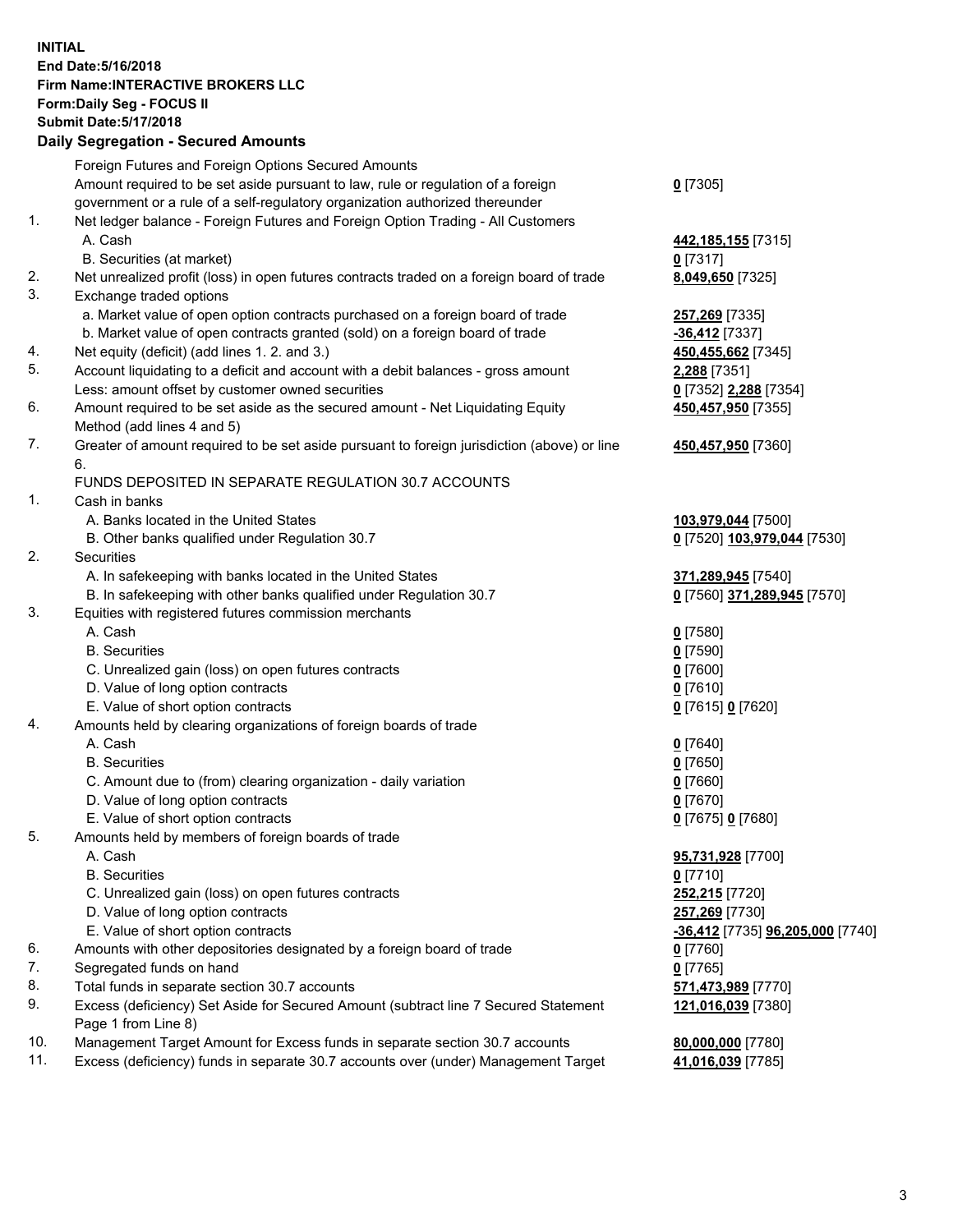**INITIAL End Date:5/16/2018 Firm Name:INTERACTIVE BROKERS LLC Form:Daily Seg - FOCUS II Submit Date:5/17/2018 Daily Segregation - Segregation Statement** SEGREGATION REQUIREMENTS(Section 4d(2) of the CEAct) 1. Net ledger balance A. Cash **4,090,506,532** [7010] B. Securities (at market) **0** [7020] 2. Net unrealized profit (loss) in open futures contracts traded on a contract market **37,141,563** [7030] 3. Exchange traded options A. Add market value of open option contracts purchased on a contract market **183,869,793** [7032] B. Deduct market value of open option contracts granted (sold) on a contract market **-194,080,480** [7033] 4. Net equity (deficit) (add lines 1, 2 and 3) **4,117,437,408** [7040] 5. Accounts liquidating to a deficit and accounts with debit balances - gross amount **155,583** [7045] Less: amount offset by customer securities **0** [7047] **155,583** [7050] 6. Amount required to be segregated (add lines 4 and 5) **4,117,592,991** [7060] FUNDS IN SEGREGATED ACCOUNTS 7. Deposited in segregated funds bank accounts A. Cash **549,211,197** [7070] B. Securities representing investments of customers' funds (at market) **2,669,571,745** [7080] C. Securities held for particular customers or option customers in lieu of cash (at market) **0** [7090] 8. Margins on deposit with derivatives clearing organizations of contract markets A. Cash **22,739,165** [7100] B. Securities representing investments of customers' funds (at market) **1,087,507,137** [7110] C. Securities held for particular customers or option customers in lieu of cash (at market) **0** [7120] 9. Net settlement from (to) derivatives clearing organizations of contract markets **-1,224,239** [7130] 10. Exchange traded options A. Value of open long option contracts **184,105,515** [7132] B. Value of open short option contracts **-194,301,007** [7133] 11. Net equities with other FCMs A. Net liquidating equity **0** [7140] B. Securities representing investments of customers' funds (at market) **0** [7160] C. Securities held for particular customers or option customers in lieu of cash (at market) **0** [7170] 12. Segregated funds on hand **0** [7150] 13. Total amount in segregation (add lines 7 through 12) **4,317,609,513** [7180] 14. Excess (deficiency) funds in segregation (subtract line 6 from line 13) **200,016,522** [7190] 15. Management Target Amount for Excess funds in segregation **155,000,000** [7194] **45,016,522** [7198]

16. Excess (deficiency) funds in segregation over (under) Management Target Amount Excess

4